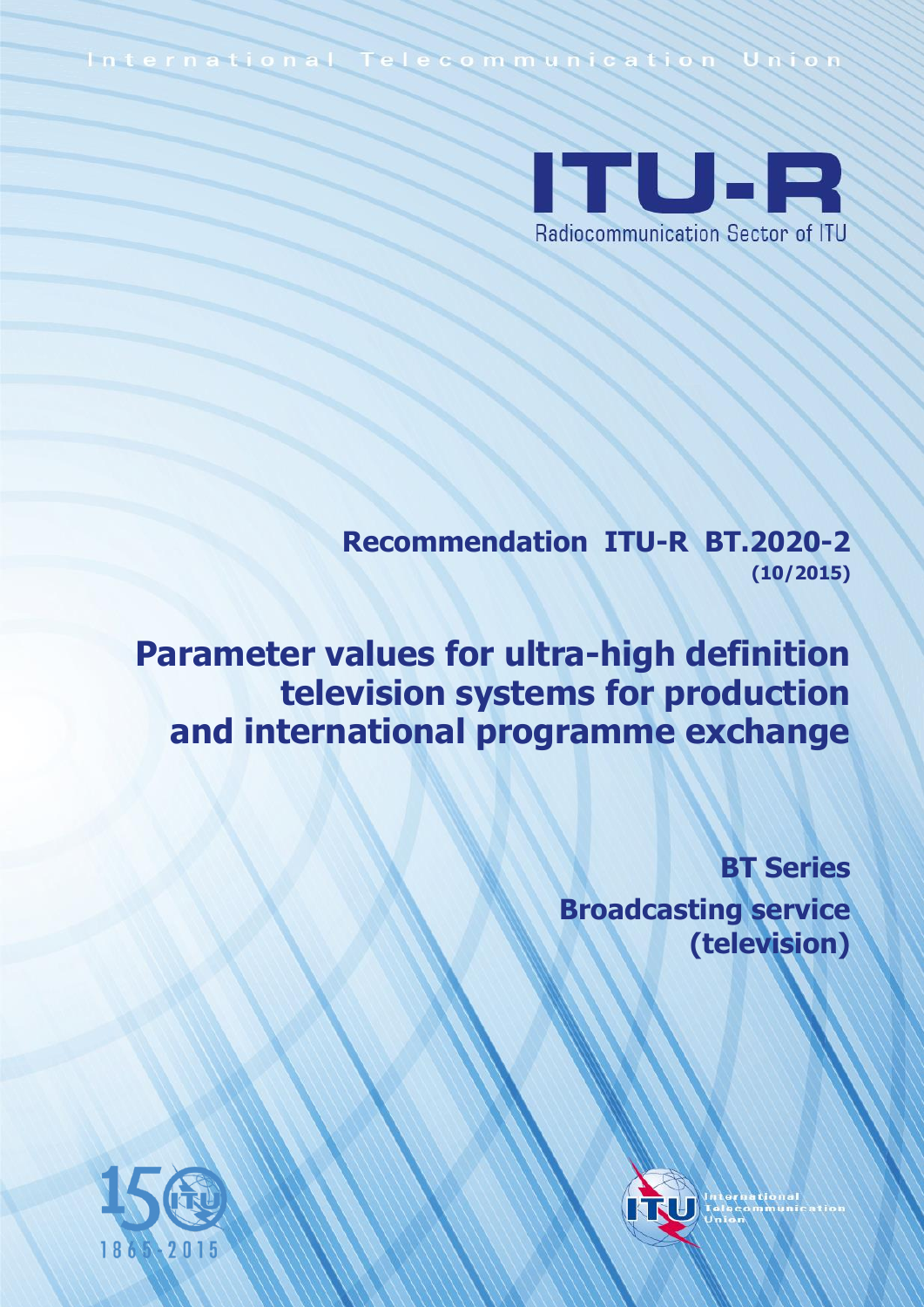#### **Foreword**

The role of the Radiocommunication Sector is to ensure the rational, equitable, efficient and economical use of the radio-frequency spectrum by all radiocommunication services, including satellite services, and carry out studies without limit of frequency range on the basis of which Recommendations are adopted.

The regulatory and policy functions of the Radiocommunication Sector are performed by World and Regional Radiocommunication Conferences and Radiocommunication Assemblies supported by Study Groups.

#### **Policy on Intellectual Property Right (IPR)**

ITU-R policy on IPR is described in the Common Patent Policy for ITU-T/ITU-R/ISO/IEC referenced in Annex 1 of Resolution ITU-R 1. Forms to be used for the submission of patent statements and licensing declarations by patent holders are available from <http://www.itu.int/ITU-R/go/patents/en> where the Guidelines for Implementation of the Common Patent Policy for ITU-T/ITU-R/ISO/IEC and the ITU-R patent information database can also be found.

|               | <b>Series of ITU-R Recommendations</b>                                               |  |  |  |
|---------------|--------------------------------------------------------------------------------------|--|--|--|
|               |                                                                                      |  |  |  |
|               | (Also available online at http://www.itu.int/publ/R-REC/en)                          |  |  |  |
| <b>Series</b> | <b>Title</b>                                                                         |  |  |  |
| <b>BO</b>     | Satellite delivery                                                                   |  |  |  |
| <b>BR</b>     | Recording for production, archival and play-out; film for television                 |  |  |  |
| <b>BS</b>     | Broadcasting service (sound)                                                         |  |  |  |
| <b>BT</b>     | <b>Broadcasting service (television)</b>                                             |  |  |  |
| F             | Fixed service                                                                        |  |  |  |
| M             | Mobile, radiodetermination, amateur and related satellite services                   |  |  |  |
| P             | Radiowave propagation                                                                |  |  |  |
| RA            | Radio astronomy                                                                      |  |  |  |
| <b>RS</b>     | Remote sensing systems                                                               |  |  |  |
| S             | Fixed-satellite service                                                              |  |  |  |
| <b>SA</b>     | Space applications and meteorology                                                   |  |  |  |
| <b>SF</b>     | Frequency sharing and coordination between fixed-satellite and fixed service systems |  |  |  |
| <b>SM</b>     | Spectrum management                                                                  |  |  |  |
| <b>SNG</b>    | Satellite news gathering                                                             |  |  |  |
| TF            | Time signals and frequency standards emissions                                       |  |  |  |
| V             | Vocabulary and related subjects                                                      |  |  |  |
|               |                                                                                      |  |  |  |

*Note*: *This ITU-R Recommendation was approved in English under the procedure detailed in Resolution ITU-R 1.*

*Electronic Publication* Geneva, 2015

#### © ITU 2015

All rights reserved. No part of this publication may be reproduced, by any means whatsoever, without written permission of ITU.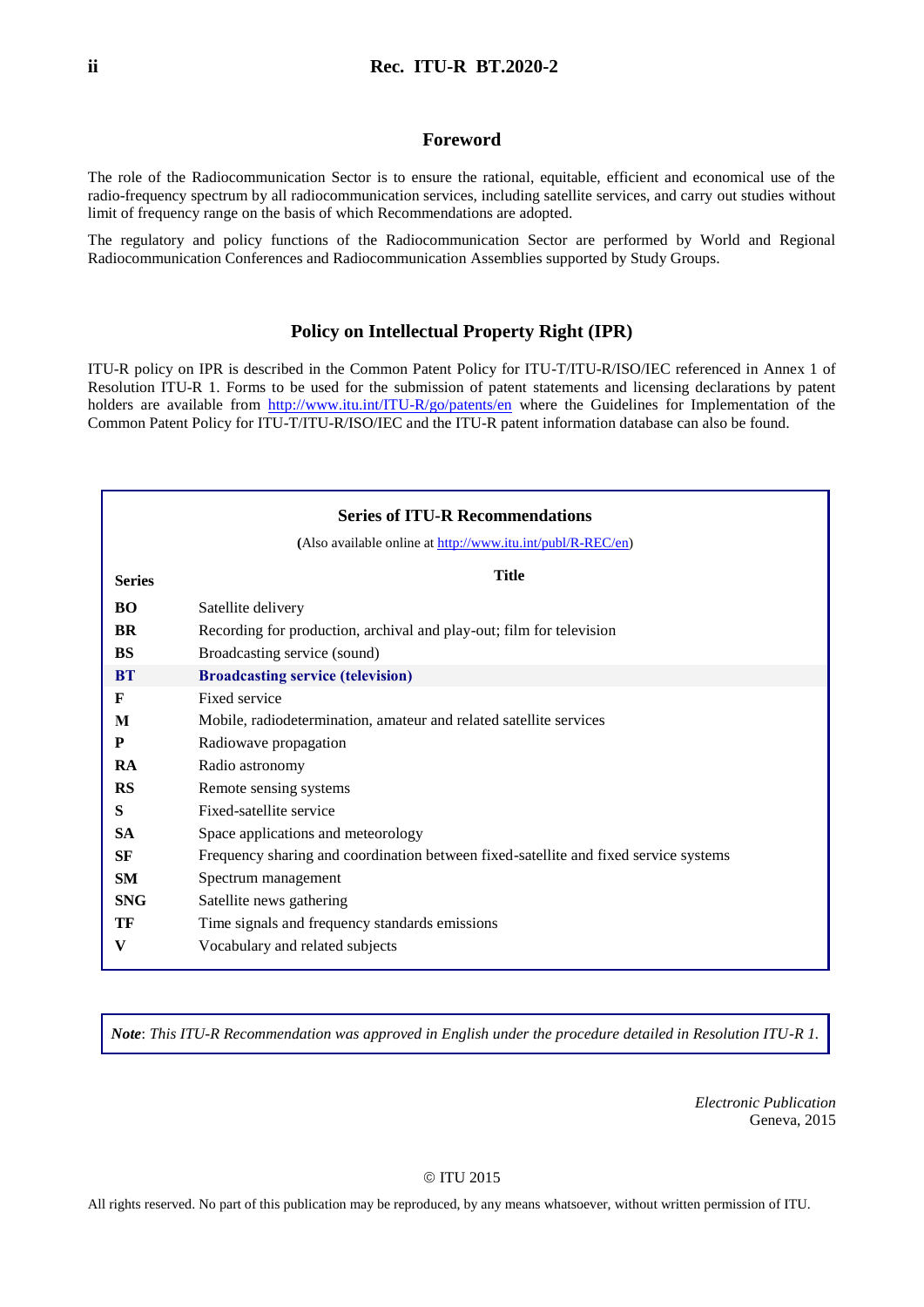# RECOMMENDATION ITU-R BT.2020-2

# **Parameter values for ultra-high definition television systems for production and international programme exchange**

(2012-2014-2015)

### **Scope**

Ultra-high definition television (UHDTV) will provide viewers with an enhanced visual experience primarily by having a wide field of view both horizontally and vertically with appropriate screen sizes relevant to usage at home and in public places. UHDTV applications require system parameters that go beyond the levels of HDTV. This Recommendation specifies UHDTV image system parameters for production and international programme exchange.

### **Keywords**

UHDTV, image system parameters, wide field of view, television system, international programme exchange

The ITU Radiocommunication Assembly,

### *considering*

*a)* that digital terrestrial television broadcasting (DTTB) service has been introduced by some administrations since 1997 and can provide high quality television programmes through HDTV systems;

*b)* that viewers expect future TV systems beyond HDTV to provide improved characteristics compared with the current HDTV systems in terms of a more realistic sensation, greater transparency to the real world, and more accurate visual information;

*c)* that ultra-high definition television (UHDTV) is expected to become available in the near future with, *inter alia*, larger screens, higher spatial/temporal resolution, wider colour gamut, wider dynamic range, etc. taking into account developments of display technology;

*d)* that ITU-R has been studying extremely high-resolution imagery (EHRI) and an expanded hierarchy of large screen digital imagery (LSDI) image formats and has established ITU-R Recommendations: Recommendation ITU-R BT.1201-1 providing the guidelines of image characteristics for extremely high-resolution imagery, and Recommendation ITU-R BT.1769 offering the parameter values for an expanded hierarchy of LSDI image formats;

*e)* that LSDI is a system providing a display on a very large screen, typically for public viewing. This can be used in a wide variety of applications including programme presentations such as dramas, plays, sporting events, concerts, etc.;

*f)* that EHRI is a system offering higher resolution than HDTV and can be used for both broadcasting and non-broadcasting applications (e.g. computer graphics, printing and medical applications);

*g)* that UHDTV provides viewers with an enhanced visual experience primarily by a wider field of view that covers a considerable part of the human natural visual field with appropriate screen sizes relevant to usage at home and in public places;

*h*) that signal formats contributing to increasing the compression efficiency are desirable for UHDTV systems since they have a larger number of pixels than HDTV systems,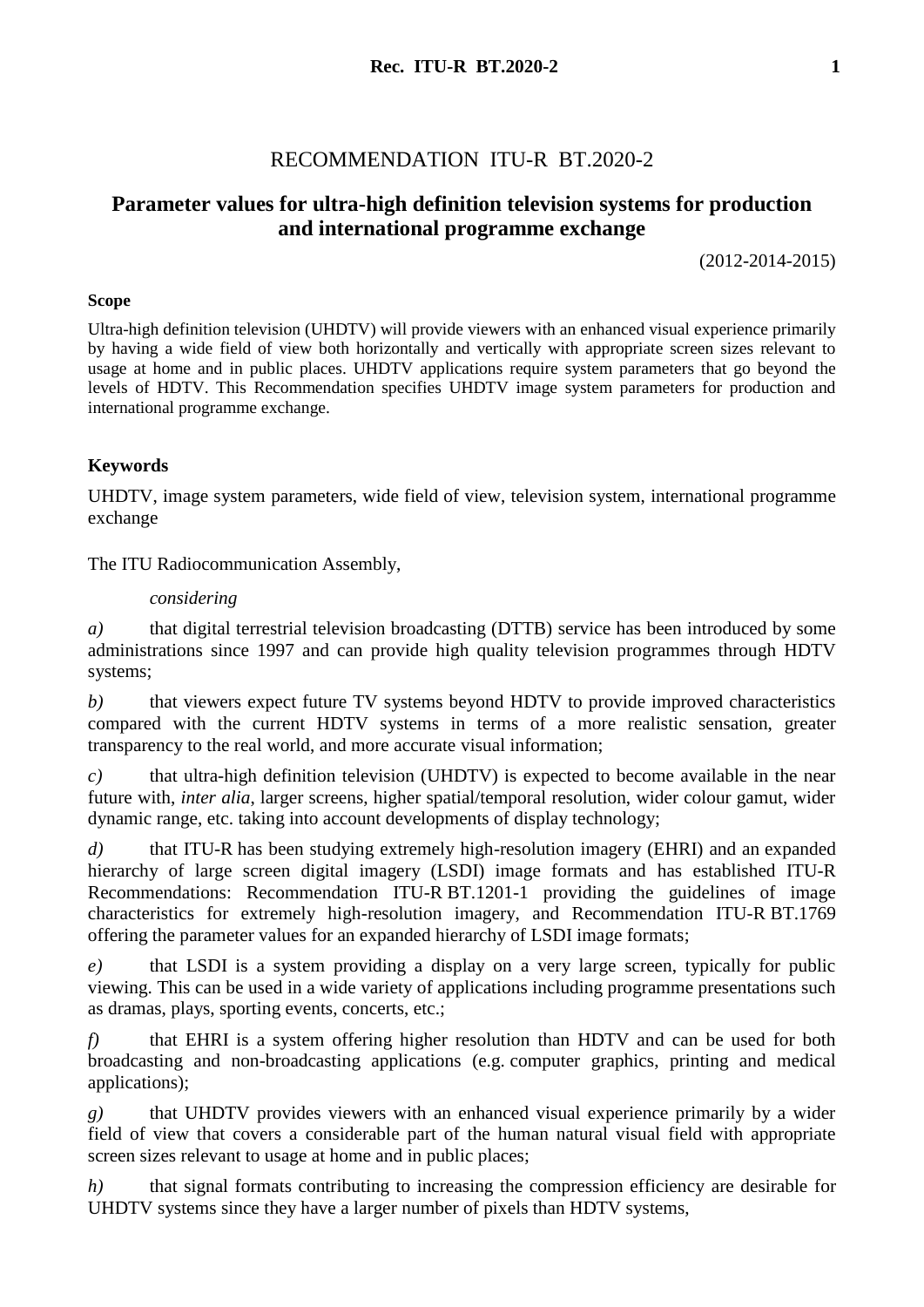#### *noting*

that Report ITU-R BT.2246 describes the current state of ultra-high definition television,

#### *recommends*

that for UHDTV programme production and international exchange, the specifications described in this Recommendation should be used1,

### *and further recommends*

that if it is shown that an alternative electro-optical transfer function (EOTF) will provide significant benefits without also imposing significant disadvantages, then this Recommendation should be extended to enable use with an improved EOTF.

NOTE – Future consideration should be given to extend this Recommendation in a complementary manner to include extended image parameters.

### TABLE 1

#### **Picture spatial characteristics**

| <b>Parameter</b>                            | <b>Values</b>                                                                                 |                    |  |
|---------------------------------------------|-----------------------------------------------------------------------------------------------|--------------------|--|
| Picture aspect ratio                        | 16:9                                                                                          |                    |  |
| Pixel count<br>Horizontal $\times$ vertical | $7680 \times 4320$                                                                            | $3840 \times 2160$ |  |
| Sampling lattice                            | Orthogonal                                                                                    |                    |  |
| Pixel aspect ratio                          | 1:1 (square pixels)                                                                           |                    |  |
| Pixel addressing                            | Pixel ordering in each row is from left to right, and rows are ordered from<br>top to bottom. |                    |  |

<u>.</u>

<sup>&</sup>lt;sup>1</sup> Both 3 840  $\times$  2 160 and 7 680  $\times$  4 320 systems of UHDTV will find their main applications for the delivery of television programming to the home where they will provide viewers with an increased sense of "being there" and increased sense of realness by using displays with a screen diagonal of the order of 1.5 metres or more and for large screen (LSDI) presentations in theatres, halls and other venues such as sports venues or theme parks.

Presentation on tablet displays with extremely high resolution will also be attractive for viewers.

The 7 680  $\times$  4 320 system will provide a more enhanced visual experience than the 3 840  $\times$  2 160 system for a wider range of viewing environments.

An increase in the efficiency of video source coding and/or in the capacity of transmission channels, compared to those currently in use, will likely be needed to deliver such programs by terrestrial or satellite broadcasting to the home. Research is under way to achieve this goal. The delivery of such programming will initially be possible by cable or fibre.

The choice of frame frequency may be influenced by the frequency of the mains power and the type of scene lighting in use, as well as by considerations related to the conversion of programme material between higher frame rates and lower frame rates (see Report ITU-R BT.2246).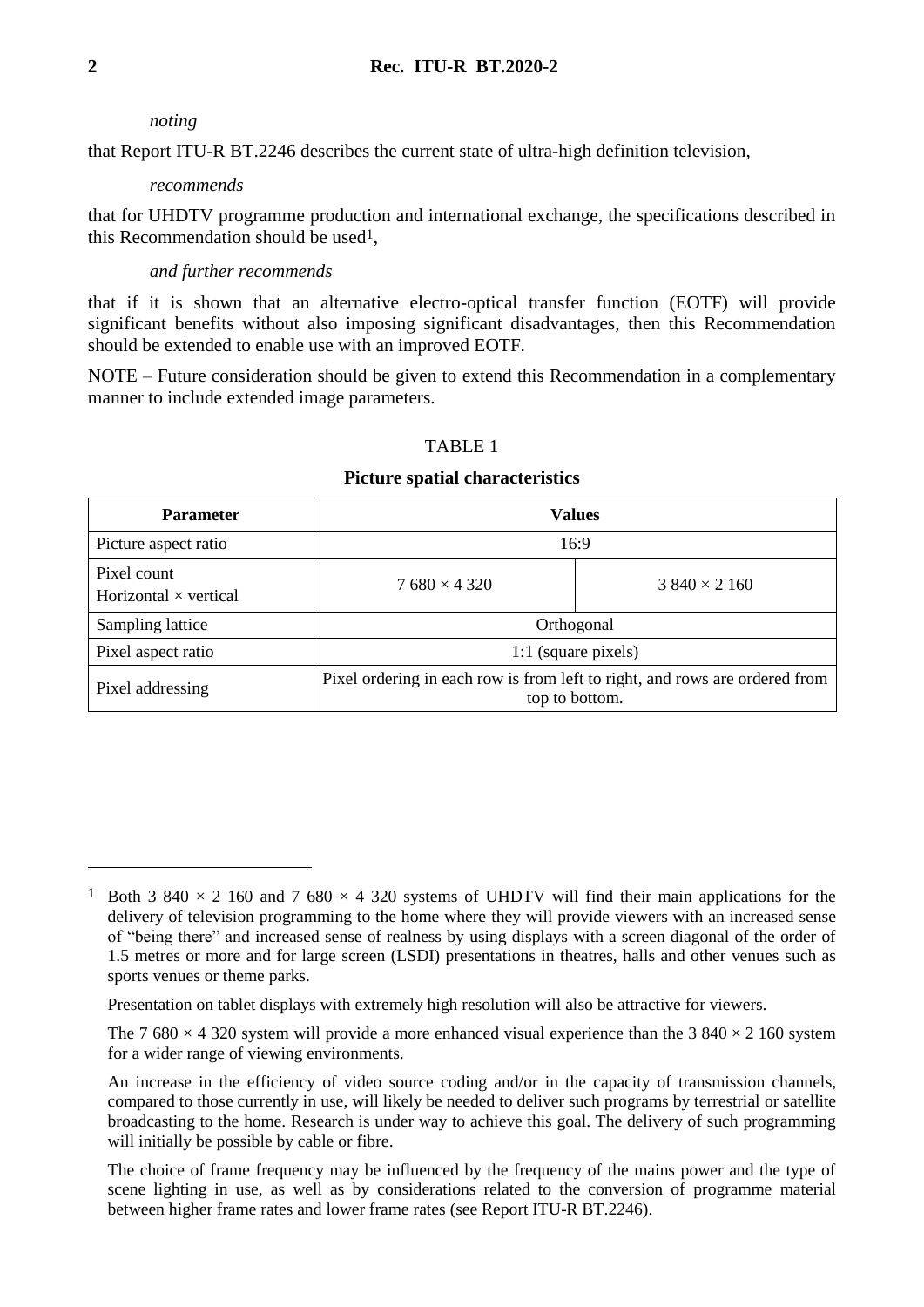### **Rec. ITU-R BT.2020-2 3**

### TABLE 2

### **Picture temporal characteristics**

| <b>Parameter</b>     | Values                                                                |  |
|----------------------|-----------------------------------------------------------------------|--|
| Frame frequency (Hz) | 120, 120/1.001, 100, 60, 60/1.001, 50, 30, 30/1.001, 25, 24, 24/1.001 |  |
| Scan mode            | Progressive                                                           |  |

### TABLE 3

### **System colorimetry**

| <b>Parameter</b>                                                                | <b>Values</b>                              |        |        |
|---------------------------------------------------------------------------------|--------------------------------------------|--------|--------|
| Opto-electronic transfer<br>characteristics before<br>non-linear pre-correction | Assumed linear <sup><math>(1)</math></sup> |        |        |
|                                                                                 | Chromaticity coordinates<br>(CIE, 1931)    | X      | у      |
| Primary colours and reference                                                   | Red primary $(R)$                          | 0.708  | 0.292  |
| white $^{(2)}$                                                                  | Green primary $(G)$                        | 0.170  | 0.797  |
|                                                                                 | Blue primary $(B)$                         | 0.131  | 0.046  |
|                                                                                 | Reference white (D65)                      | 0.3127 | 0.3290 |

(1) Picture information can be linearly indicated by the tristimulus values of RGB in the range of 0-1.

(2) The colorimetric values of the picture information can be determined based on the reference RGB primaries and the reference white.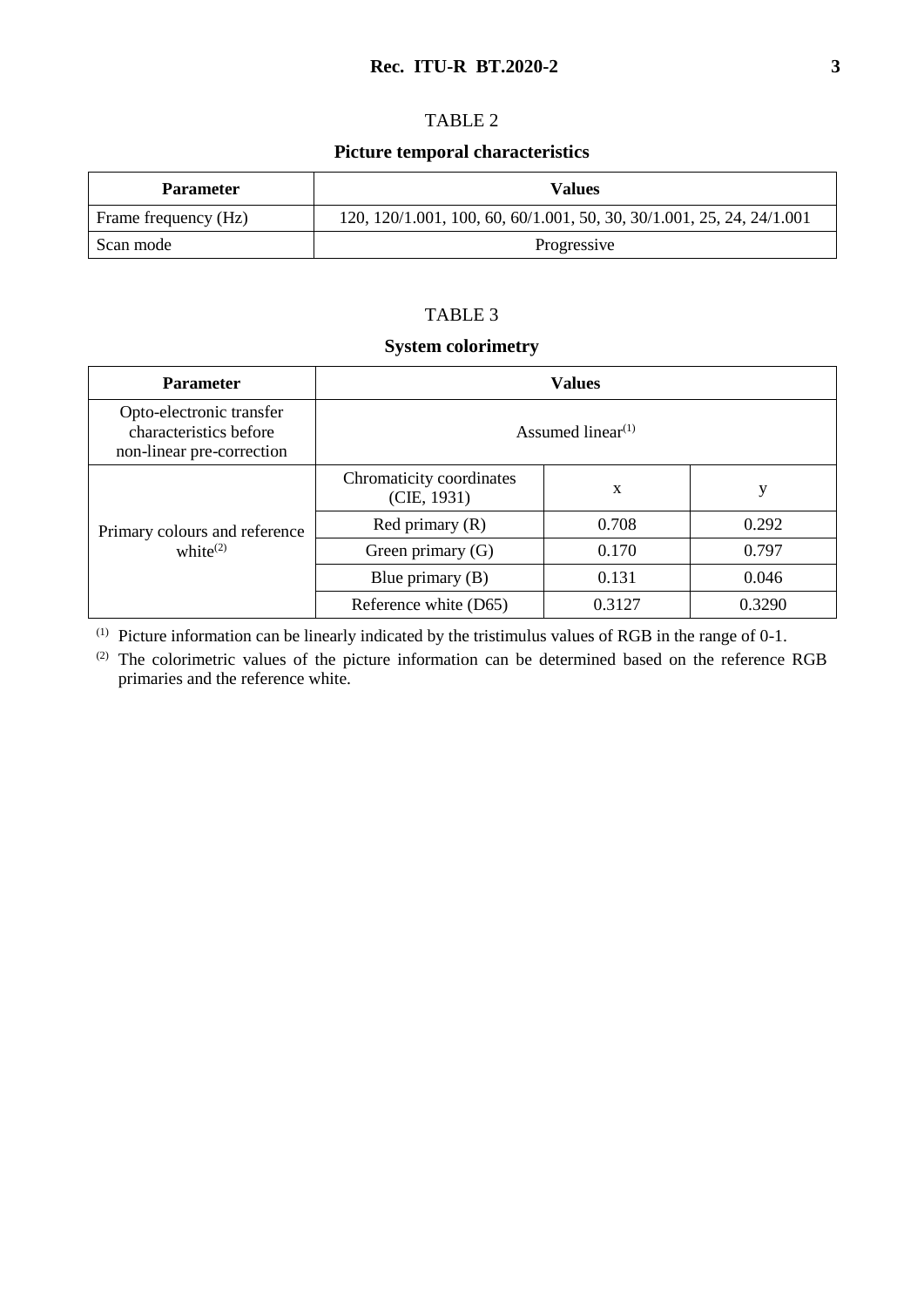## TABLE 4

# **Signal format**

| <b>Parameter</b>                           | <b>Values</b>                                                                                                                                                                                                                                                                                                                                                                                                                                                                                                                                                                                                                                                                                                                                                                                                                                                                                                                    |                                                                 |  |
|--------------------------------------------|----------------------------------------------------------------------------------------------------------------------------------------------------------------------------------------------------------------------------------------------------------------------------------------------------------------------------------------------------------------------------------------------------------------------------------------------------------------------------------------------------------------------------------------------------------------------------------------------------------------------------------------------------------------------------------------------------------------------------------------------------------------------------------------------------------------------------------------------------------------------------------------------------------------------------------|-----------------------------------------------------------------|--|
|                                            | $R'G'B'^{(1)}$                                                                                                                                                                                                                                                                                                                                                                                                                                                                                                                                                                                                                                                                                                                                                                                                                                                                                                                   |                                                                 |  |
| Signal format                              | <b>Constant luminance</b><br>$Y'cC'_{BC}C'_{RC}^{(2)}$                                                                                                                                                                                                                                                                                                                                                                                                                                                                                                                                                                                                                                                                                                                                                                                                                                                                           | Non-constant luminance<br>$Y'C'_{B}C'_{R}^{(3)}$                |  |
| Non-linear transfer<br>function $(4)$      | $E' = \begin{cases} 4.5E, & 0 \le E < \beta \\ \alpha E^{0.45} - (\alpha - 1), & \beta \le E < 1 \end{cases}$<br>where $E$ is voltage normalized by the reference white level and proportional<br>to the implicit light intensity that would be detected with a reference camera<br>colour channel $R, G, B$ ; $E'$ is the resulting non-linear signal.<br>$\alpha$ and $\beta$ are the solutions to the following simultaneous equations:<br>$\begin{cases} 4.5\beta = \alpha \beta^{0.45} - \alpha + 1 \\ 4.5 = 0.45 \alpha \beta^{-0.55} \end{cases}$<br>The simultaneous equations provide the required condition to connect the<br>two curve segments smoothly and yield $\alpha$ = 1.09929682680944 and<br>$\beta$ = 0.018053968510807 For practical purpose, the following values can<br>be used:<br>$\alpha$ = 1.099 and $\beta$ = 0.018 for 10-bit systems $\alpha$ = 1.0993 and $\beta$ = 0.0181 for<br>12-bit systems | (1)<br>(2)                                                      |  |
| Derivation of $Y'_{C}$ and $Y'$            | $Y_c = (0.2627R + 0.6780G + 0.0593B)^T$                                                                                                                                                                                                                                                                                                                                                                                                                                                                                                                                                                                                                                                                                                                                                                                                                                                                                          | $Y' = 0.2627R' + 0.6780G' + 0.0593B'$                           |  |
| Derivation of colour<br>difference signals | $C'_{BC} = \begin{cases} \frac{B'-Y'_C}{-2N_B}, & N_B \leq B'-Y'_C \leq 0 \\ \frac{B'-Y'_C}{2P_B}, & 0 < B'-Y'_C \leq P_B \end{cases}$<br>$C'_{RC} = \begin{cases} \frac{R'-Y'_C}{-2N_R}, & N_R \le R'-Y'_C \le 0 \\ \frac{R'-Y'_C}{2P_p}, & 0 < R'-Y'_C \le P_R \end{cases}$<br>where<br>$P_B = \alpha (1 - 0.0593^{0.45}) = 0.7909854$<br>$N_B = \alpha (1 - 0.9407^{0.45}) - 1 = -0.9701716$<br>$P_R = \alpha \left(1 - 0.2627^{0.45}\right) = 0.4969147$<br>$N_R = \alpha (1 - 0.7373^{0.45}) - 1 = -0.8591209$<br>For practical purpose, the following<br>values can be used:<br>$P_R = 0.7910$ , $N_R = -0.9702$<br>$P_R = 0.4969$ , $N_R = -0.8591$                                                                                                                                                                                                                                                                       | $C'_B = \frac{B' - I}{1.8814}$<br>$C'_R = \frac{R'-Y'}{1.4746}$ |  |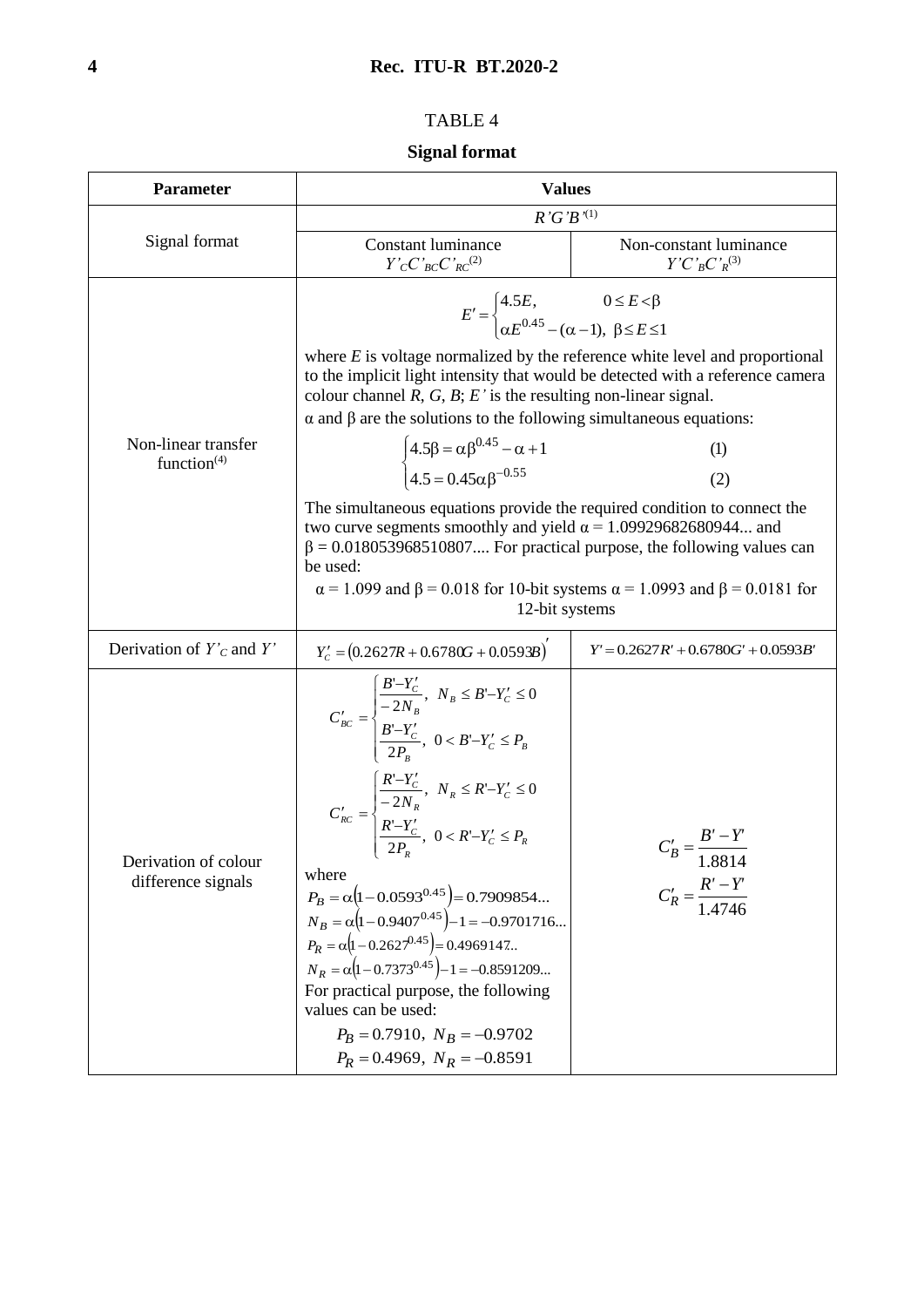#### *Notes du Table 4*

- (1) *R'G'B'* may be used for programme exchange when the best quality programme production is of primary importance.
- (2) Constant luminance  $Y'_{C}C'_{BC}C'_{RC}$  may be used when the most accurate retention of luminance information is of primary importance or where there is an expectation of improved coding efficiency for delivery (see Report ITU-R BT.2246).
- (3) Conventional non-constant luminance  $Y'C'_{B}C'_{R}$  may be used when use of the same operational practices as those in SDTV and HDTV environments is of primary importance through a broadcasting chain (see Report ITU-R BT.2246).
- (4) In typical production practice the encoding function of image sources is adjusted so that the final picture has the desired look, as viewed on a reference monitor having the reference decoding function of Recommendation ITU-R BT.1886, in the reference viewing environment defined in Recommendation ITU-R BT.2035.

### TABLE 5

#### **Parameters Values** Coded signal *R', G', B' or Y', C'<sub>B</sub>, C'<sub>R</sub> or Y'<sub>C</sub>, C'<sub>BC</sub>, C'<sub>RC</sub><sup><i>C'*<sub>RC</sub></sup> Sampling lattice  $-R', G', B', Y', Y'_{C}$ Orthogonal, line and picture repetitive co-sited Sampling lattice  $-C'_{B}$ *, C'<sub>R</sub> or C'<sub>BC</sub>, C'<sub>RC</sub>* Orthogonal, line and picture repetitive co-sited with each other. The first (top-left) sample is co-sited with the first *Y'* samples. 4:4:4 system  $4:2:2$  system  $4:2:0$  system Each has the same number of horizontal samples as the *Y'*  $(Y'_{C})$  component. Horizontally subsampled by a factor of two with respect to the  $Y'(Y'_{C})$  component. Horizontally and vertically subsampled by a factor of two with respect to the  $Y'(Y'_{C})$ component. Coding format 10 or 12 bits per component Quantization of *R', G', B', Y', Y'<sup>C</sup> , C'B, C'R, C'BC, C'RC*  $DR' = INT \left[ (219 \times R' + 16) \times 2^{n-8} \right]$  $DG' = INT \left[ (219 \times G' + 16) \times 2^{n-8} \right]$  $DB' = INT \left[ (219 \times B' + 16) \times 2^{n-8} \right]$  $DY'(DY'_{C}) = INT[(219 \times Y'(Y'_{C}) + 16) \times 2^{n-8}]$  $DC'_{B}(DC'_{BC}) = INT \left[ (224 \times C'_{B}(C'_{BC}) + 128) \times 2^{n-8} \right]$  $DC'_{R}(DC'_{RC}) = INT[(224 \times C'_{R}(C'_{RC}) + 128) \times 2^{n-8}]$

#### **Digital representation**